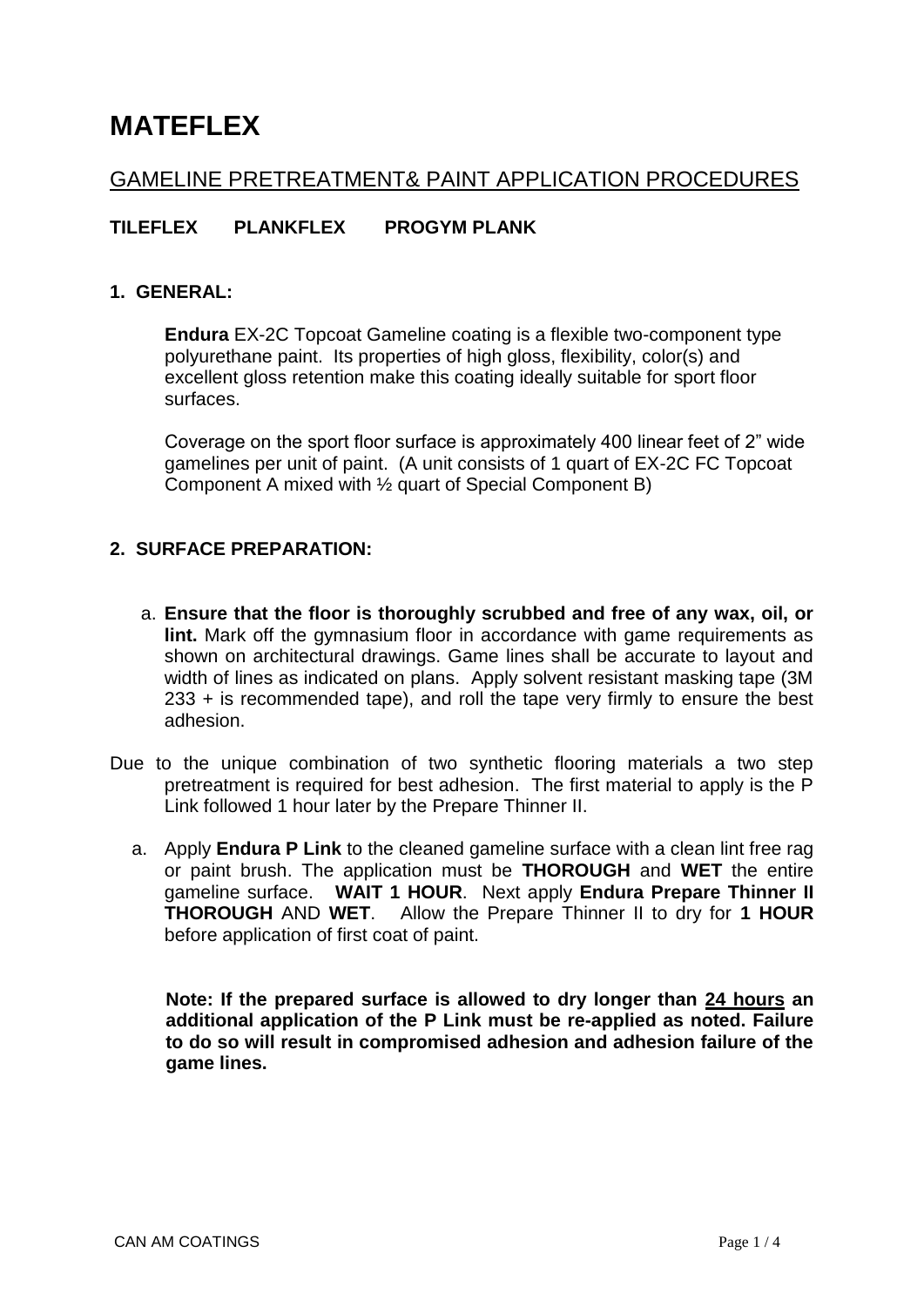## **3. PAINT APPLICATION:**

#### **a. Application Temperatures**

Use the onsite HVAC unit to maintain ambient temperature and flooring surface temperature at normal application conditions of 18°C (65°F) to 24°C (75°F) at 50% Relative Humidity. For higher humidity above 85% use EX-2C Slow Thinner (5-15%) and/or Endura Retarder. It is important that the temperature of the mixed paint be between 20-24 °C (72° F - 75° F) as it greatly affects viscosity.

Temperatures above or below recommended conditions will decrease or increase the length of drying time.

Surface must be completely dry -Do not apply over moist or damp surfaces.

**Do not mix more than is required for a 3-6 hour period. We suggest that the two-part paint be mixed with a power drill. Let it stand for half an hour before application.**

#### **b. Application Equipment**

Pure bristle brush or foam brush is recommended. On large jobs a short nap 1/8" roller may be used taking caution to ensure no air entrapment between paint and the floor.

#### **c. Application Procedure**

**The dual synthetic composition of the flooring may allow bleeding of the paint along the inside edge lines of the masking tape.**

**The application of a single coat of CLEAR 100 SFC QD to the line area that is to be painted will help eliminate this problem. This creates a "barrier" that will prevent the colored paint from running under the tape. Please note; the CLEAR 100 SFC QD must be applied over the inside edge of the tape to stop the bleeding of the paint. Allow the CLEAR 100 SFC QD to dry 2 hours (but not more than 24 hours) before applying the first color coat. If the CLEAR 100 SFC QD is allowed to dry longer than 24 hours it will need to be scuffed before application of the first coat of colored paint.**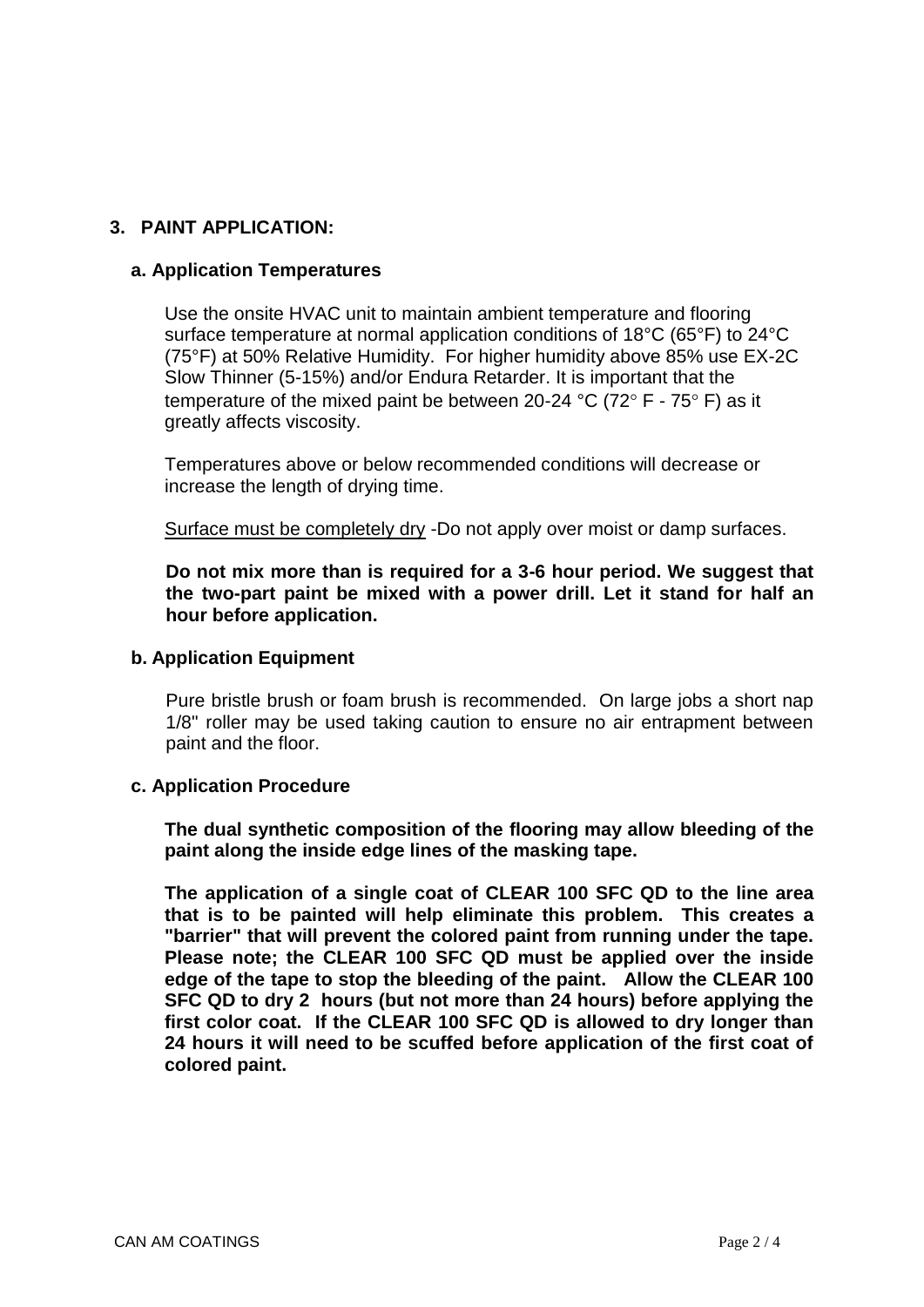**This is not a required step but will help ensure crisp gameline color edges. A unit of CLEAR 100 SFC QD represents 1 quart of EX-2C Component A combined with 1/2 quart of Special Component B.**

Check to see if color is correct before combining EX-2C Component A and Special Component B. Apply by brush if possible rollers **may cause air entrapment.** *A Unit represents 1 quart of EX-2C Component A combined with 1/2 quart of Special Component B.*

Apply two thin wet coats with each coat at a wet film thickness of 50-60 microns. Drying time in between coats should be a minimum of 30 minutes.

**Masking tape should be removed as soon as the paint has dried sufficiently to be "tacky"**. The tape will be difficult to remove if the paint is allowed to cure and ragged line edges will occur.

If Endura EX-2C FC Topcoat is allowed to dry longer than 24 hours at normal temperatures, abrade with sandpaper or scotch bright scuff pad before additional applications of topcoat.

## **4. CURING RATE**

(Normal temperature 20 °C (70°F) to 50% R.H.)

No traffic should be permitted on the newly applied coating for at least 72 hours. Only light traffic without footwear should be permitted for the first 7 days.

After 7 days and up to 30 days the floor may only be dust mopped or lightly damp mopped to remove dust, light debris, etc.

## **5. SCRUBBING**

Do not scrub the floor for at least 30 days after the application of the Endura EX-2C FC Topcoat Game lines

## **6. This painting process is intended to be a permanent application. However, as with most textured or engineered flooring periodic touch up of the painted surface may be required.**